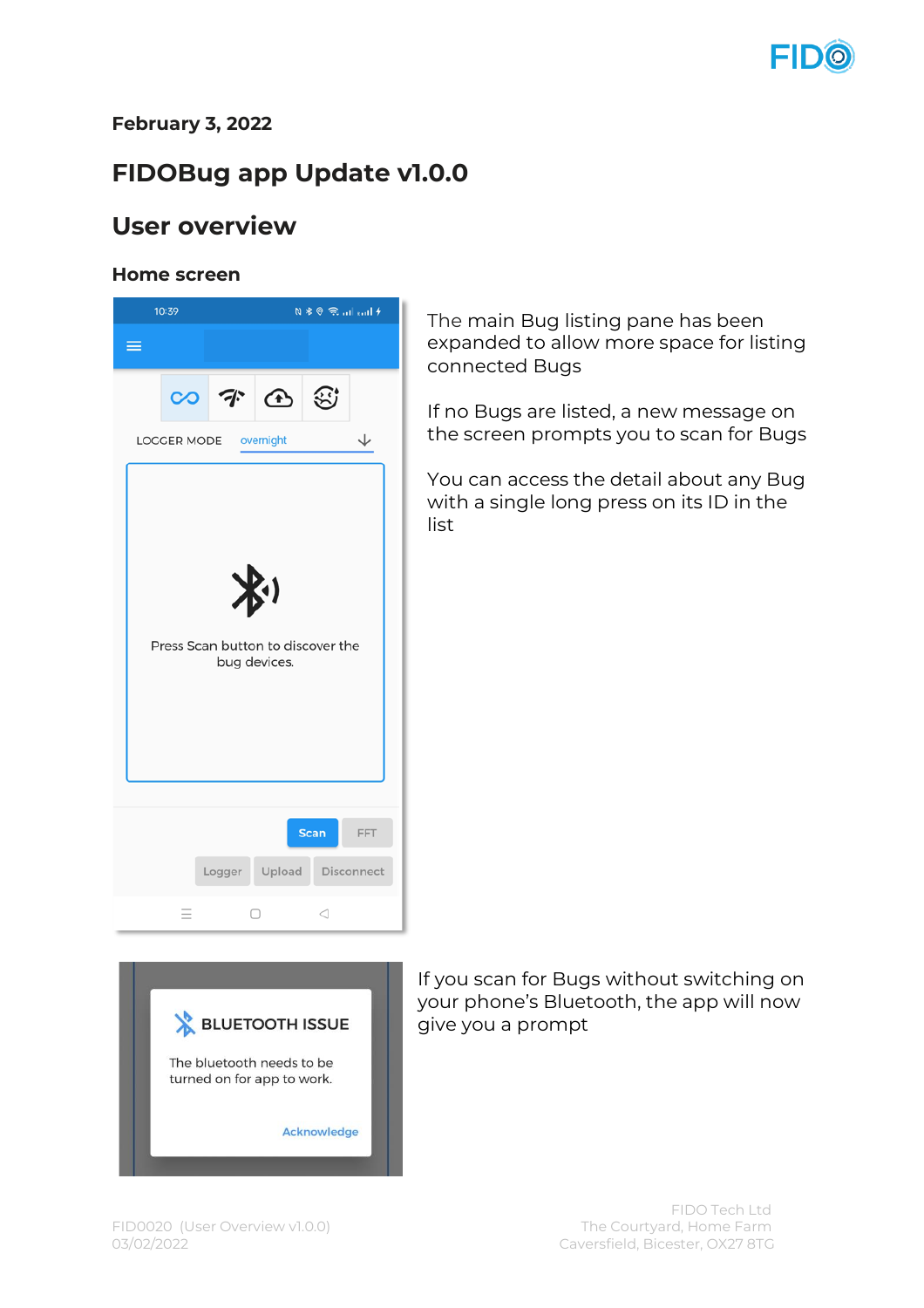

### **Connecting and instructing your FIDO Bugs**

You can now connect your FIDO Bugs by tapping anywhere on a Bug's ID, not just on  $\mathbb{R}^3$  the symbol

A range of new icons to the left of each Bug in your list now indicates its status



The **Bluetooth** icon is the default, indicating that the Bug is in range

The **Cloud** icon indicates that the Bug's sampling session is complete and data is ready to be collected

The **Running** icon indicates that the Bug is in the process of sampling data

The **Arrows** icon indicates that the Bug is set to Continuous (multi-night sampling) mode





You can also instruct any Bug in the list by tapping the three dots to its right to open a

new dropdown menu

If you try to upload data before a sampling session is finished, which can result in a failed session, you will receive a prompt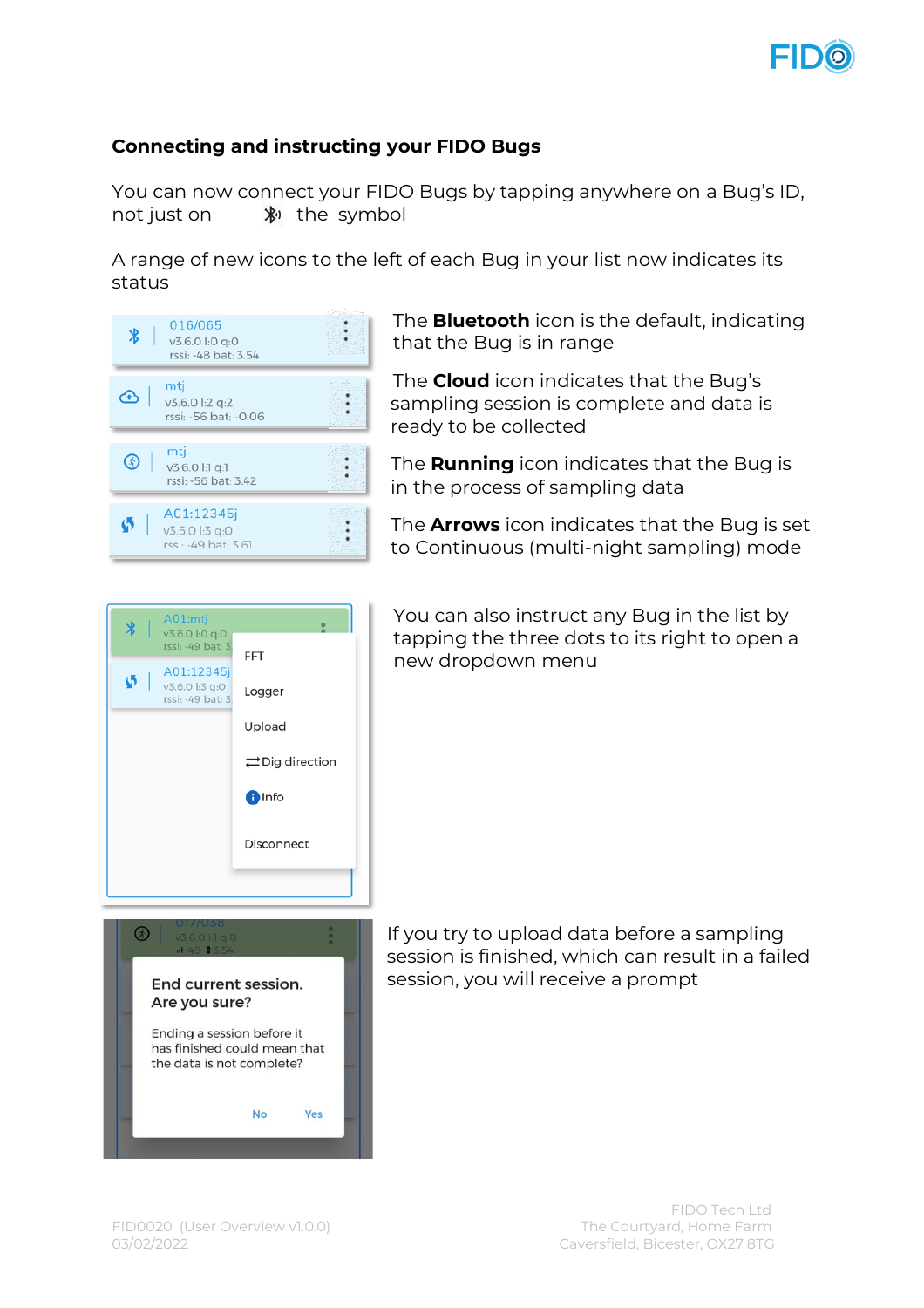

| <b>Device Info</b><br>$\leftarrow$ |                       |  |
|------------------------------------|-----------------------|--|
|                                    |                       |  |
|                                    |                       |  |
| What                               | Value                 |  |
|                                    |                       |  |
| Name / Label                       | A01:mtj               |  |
| ID / MacAddress                    | D3:35:CF:17:E8:49     |  |
| Il Signal<br>Istrength             | $-49$                 |  |
| <b>Full Version</b>                | 3.6.0                 |  |
| Needs update                       | $\bigcirc$ up-to-date |  |
| <b>B</b> Battery                   | 3.63                  |  |
| Logger                             | Inactive              |  |

Pressing  $\bullet$  brings up detailed information about a Bug. You can also access this information from the list of Bugs on the *Home screen*. Just do a single long press on any Bug ID

#### **Main menu**



The new **Dig Direction** service now appears in the *Main menu*

It is recommended that you ensure all your FIDO Bugs are updated to the latest embedded firmware 3.6.0 by pressing the **Firmware Update DFU** button when Bugs are in range

This will ensure you get the best results from your FIDO services.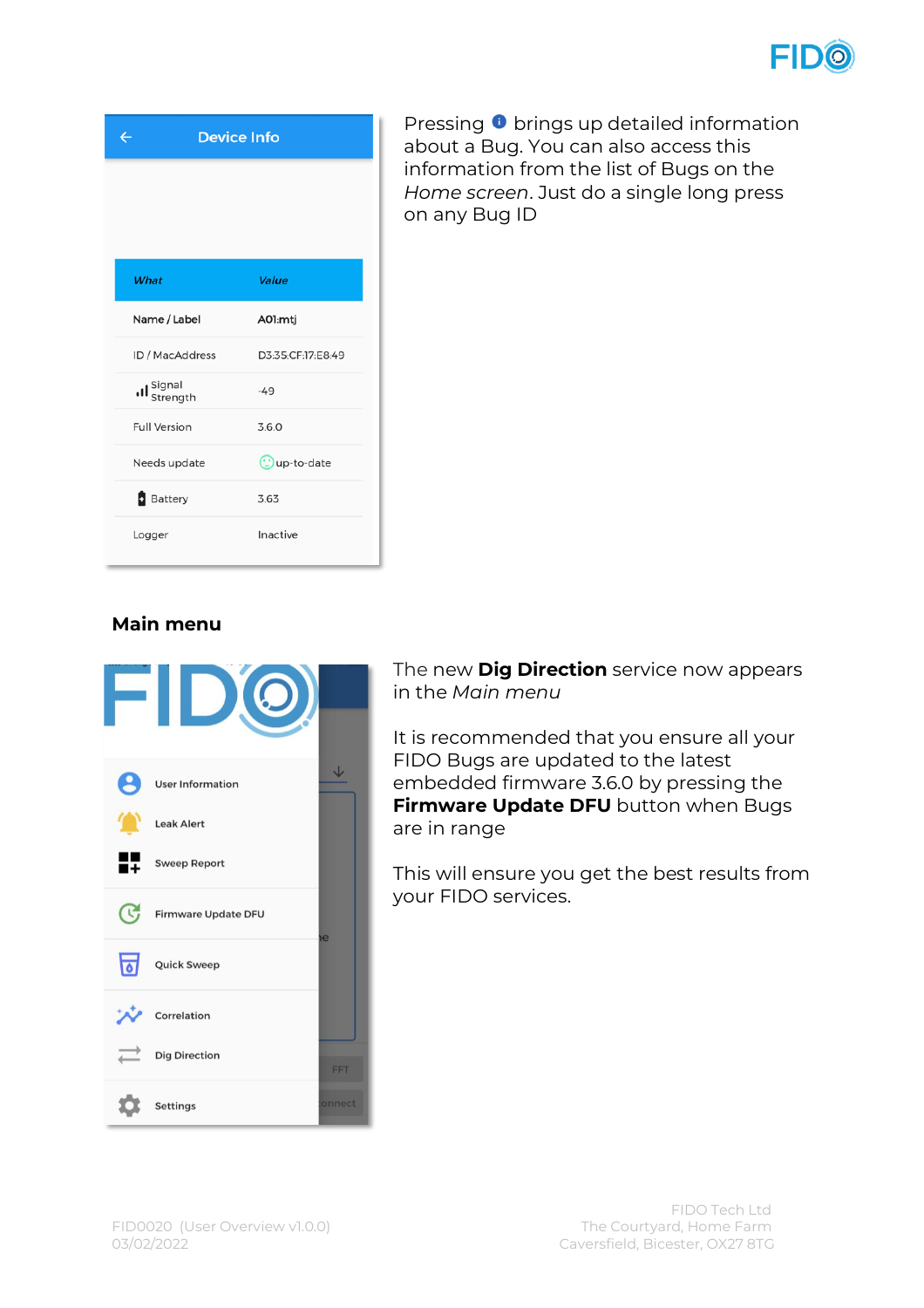

### **Dig Direction** NEW service

Dig direction is a new service designed to minimise dry dig events. It enables the on-site team to determine the direction of the leak if the marked location is a dry dig

Access it from the *Main menu*, or tap the three dots to the right of any Bug ID from on the *Home screen* and find it in the dropdown menu. Then:

2.

| <b>Dig Direction</b>                                                     | 1.                        |
|--------------------------------------------------------------------------|---------------------------|
| Instructions<br>Step 1.<br>Please place the bug device in the position A | Ρl<br>рi<br>(p)           |
| and press the recording button.                                          | W<br>pl<br>ex<br><b>R</b> |
| Record<br>Cancel                                                         |                           |

ace the selected Bug on the exposed pe at one extremity of the hole (position A) and press **Record**

hen indicated, use the same Bug and ace it on the same pipe at the opposite tremity of the hole (position B). Press **ecord** again

| 11:37 嘭      | N * 0 *   1 <b>D</b>         |  |  |
|--------------|------------------------------|--|--|
| $\leftarrow$ | <b>Dig Direction Results</b> |  |  |
|              |                              |  |  |
| What         | Value                        |  |  |
| result       | Dig towards point A <==      |  |  |
| direction    | A                            |  |  |
| diffrence    | 43.0 [%]                     |  |  |
| version      | $\overline{2}$               |  |  |

#### Results indicate which direction to expand the hole – towards position A or position B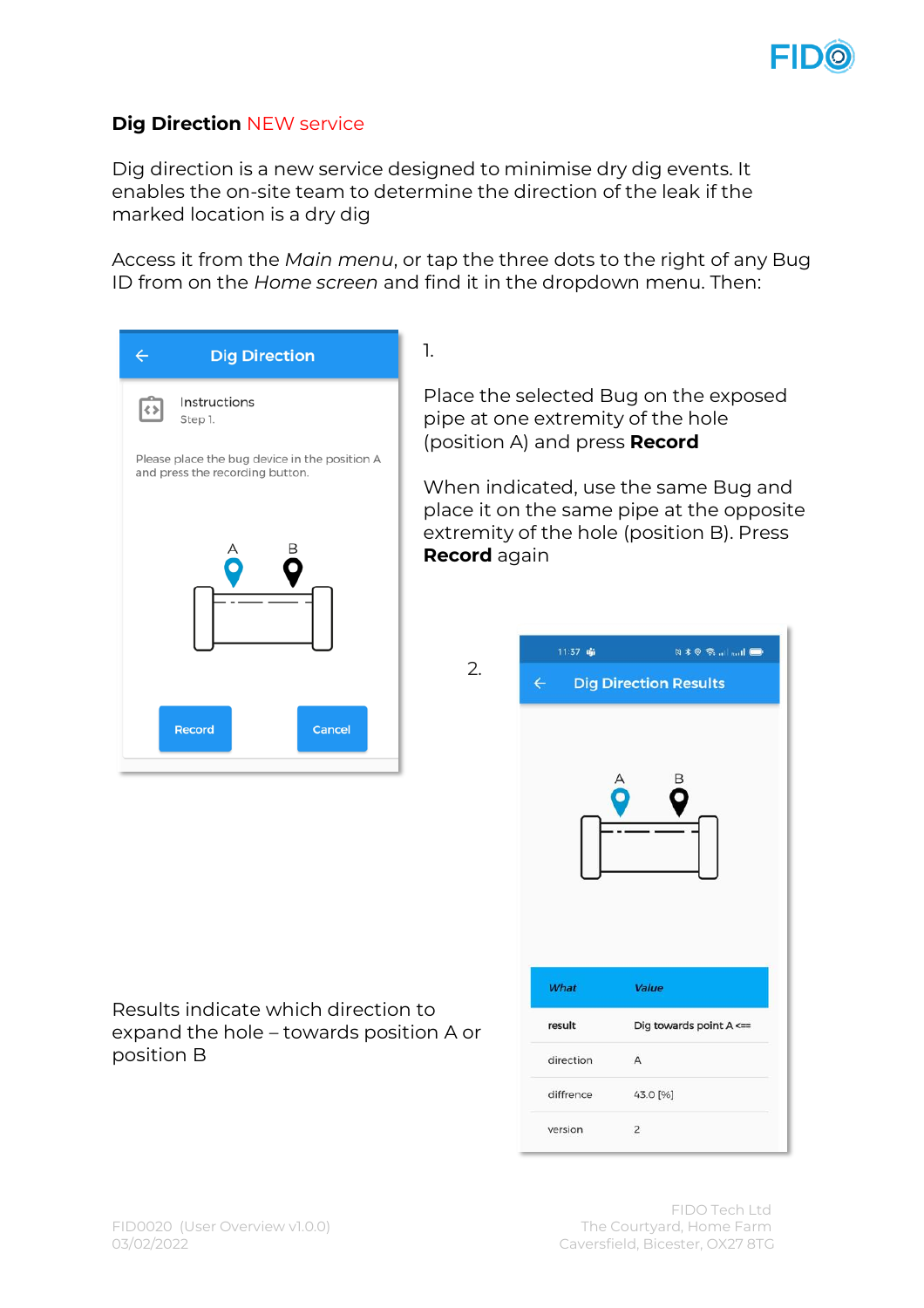

#### **FIDO Correlation Multiple material correlation** NEW function

This new feature allows FIDO to correlate accurately on pipes made of different materials

| $\blacksquare$ Orange F $\blacktriangleright$<br>16:16<br>$\mathcal{P}$ $\blacksquare$ |  |  |
|----------------------------------------------------------------------------------------|--|--|
| <b>Correlation</b>                                                                     |  |  |
| <b>SETTINGS</b>                                                                        |  |  |
| velocity test                                                                          |  |  |
| session A ID                                                                           |  |  |
| session B ID                                                                           |  |  |
| <b>PIPE SEGMENT</b>                                                                    |  |  |
| pipe material Ductile Iron $\sqrt{}$                                                   |  |  |
| diameter [mm]<br>$80\sqrt{ }$                                                          |  |  |
| length [m]                                                                             |  |  |
| <b>+ Add pipe segment</b>                                                              |  |  |
|                                                                                        |  |  |
|                                                                                        |  |  |
| Please add at least one pipe segment                                                   |  |  |

Now when opening up the *Correlation* service, a new screen appears offering the option of entering up to three pipe materials using drop down menus

| $\blacksquare$ Orange F $\widehat{\mathcal{P}}$<br>16:15 | ◀ ∥                 |  |
|----------------------------------------------------------|---------------------|--|
| <b>Correlation</b>                                       |                     |  |
| <b>SETTINGS</b>                                          |                     |  |
| velocity test                                            |                     |  |
| session A ID                                             |                     |  |
| session B ID                                             |                     |  |
| PIPE SE                                                  | <b>Ductile Iron</b> |  |
| pipe material                                            | <b>Cast Iron</b>    |  |
| diameter [mm]                                            | <b>Cement</b>       |  |
| length [m]                                               | <b>AC</b>           |  |
| $H$ Add pip                                              | <b>MDPE</b>         |  |
|                                                          | <b>HDPE</b>         |  |
|                                                          | <b>PVC</b>          |  |
| Please add at least one pipe segment                     |                     |  |